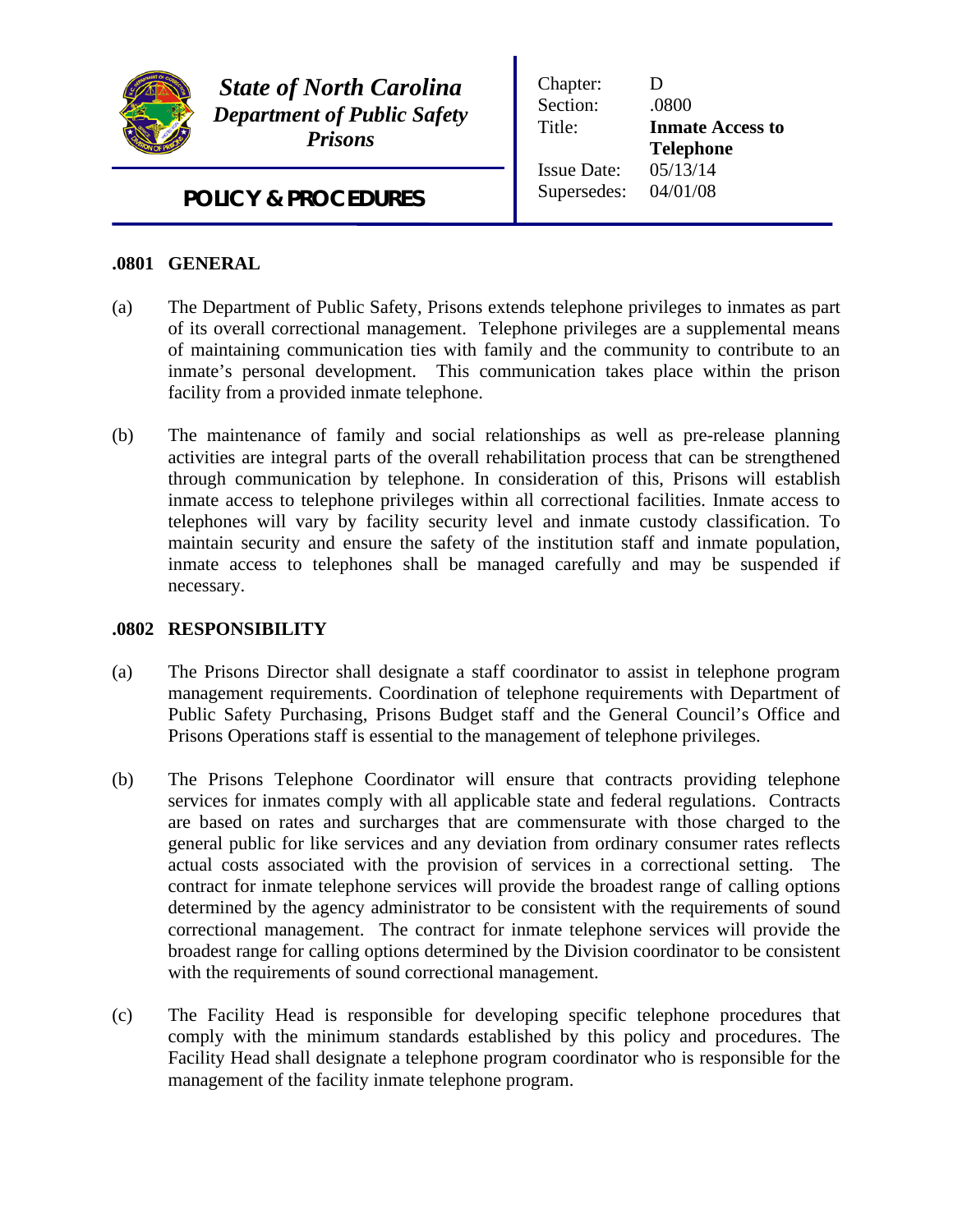(d) Program/Case Management and custody staff will provide assistance in the management of inmate access to telephones.

## **.0803 PROCEDURES**

- (a) Availability of Telephones
	- (1) Each correctional facility should establish telephones or telephone banks in sufficient numbers so as to provide appropriate access to telephones by inmates for outgoing calls.
	- (2) Telephones are to be wall-mounted and have capability for local, long distance and international calls. Only collect and debit calls are allowed.
	- (3) Inmate telephones have the capability to enable either facility staff or the Prisons Telecommunication Section to render the telephones inoperable during periods of emergency or other appropriate times.
	- (4) Inmates and the called party will be notified by computer generated voice that all calls are subject to monitoring and/or recording and that the telephone call is being made from a prison facility.
	- (5) The establishment of an appropriate number of telephones or telephone banks is authorized as a legitimate inmate welfare expenditure subject to the Prisons approval process.
- (b) Inmate Access
	- (1) Minimum Security Facilities
		- (A) Regular population inmates assigned at minimum security facilities should have open access to telephones as operational considerations permit. Insofar as possible, correctional staff should routinely supervise inmate use of these telephones.
		- (B) Inmates are permitted to make only collect and debit calls, and each call will be limited to fifteen (15) minutes. Telephones will automatically terminate when the time limit expires.
		- (C) Minimum custody inmates may utilize the telephones for maintaining family ties, contacting prospective employers or, communicating with friends or relatives as a part of pre-release planning activities or other legitimate purposes that serve to better prepare the inmate for transition to the community.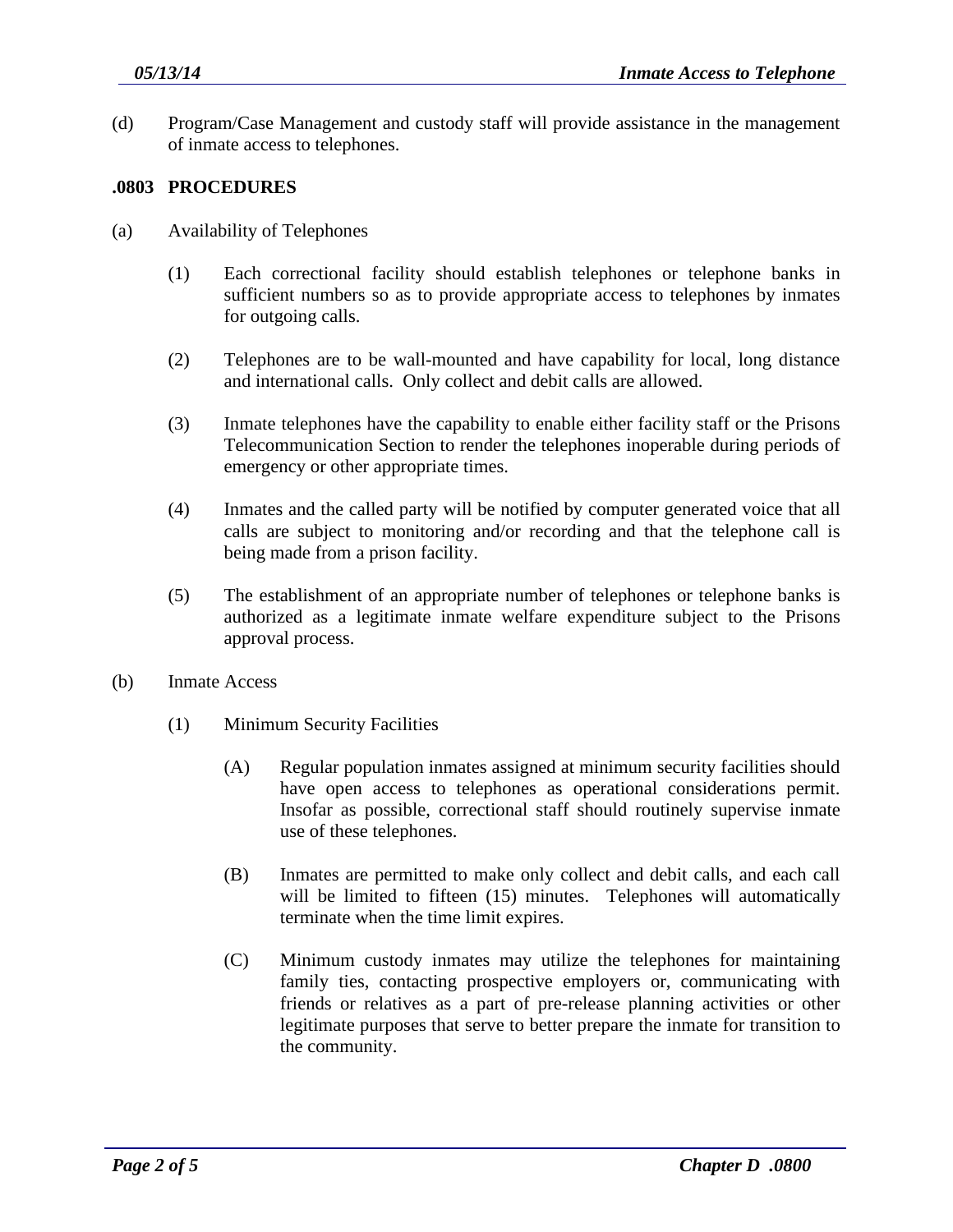- (2) Medium Security Facilities
	- (A) Regular population inmates assigned to a medium security facility will be provided scheduled access to telephones as operational considerations permit. Correctional staff will routinely supervise inmate use of these telephones.
	- (B) Inmates are permitted to make only collect and debit calls and each call will be limited to fifteen (15) minutes. Telephones will automatically terminate the call when the time limit expires.
	- (C) Medium custody inmates may utilize the telephones for maintaining family and social relationships or other legitimate purposes that serve to better prepare the inmate for transition to the community.
- (3) Close Security Facilities
	- (A) Regular population inmates assigned to a close security facility will be provided scheduled access to telephones as operational considerations permit. Correctional staff will supervise inmate use of these telephones.
	- (B) Inmates are permitted to make only collect and debit calls and each call will be limited to fifteen (15) minutes. Telephones will automatically terminate the call when the time limit expires.
	- (C) Close custody inmates will be permitted at least two (2) telephone calls per calendar month. Facility Heads are authorized to allow more than two (2) calls per month based on facility operations and capabilities. Close custody inmates may utilize the telephones for maintaining family and social relationships or other legitimate purposes that serve to better prepare the inmate for transition to the community.
- (4) Special Populations
	- (A) Inmates assigned to safekeeping, Administrative Segregation, Intensive Control, Maximum Control, Protective Control and death row will be allowed telephone privileges based on control and safety considerations as designated by the Facility Head.
	- (B) Inmates assigned to Disciplinary Segregation and High Security Maximum Control will be allowed limited telephone privileges based on control and safety considerations as designated by the Facility Head.
	- (C) Mental Health In-Patient Mental Health In-patient inmates generally should be provided telephone access consistent with facility security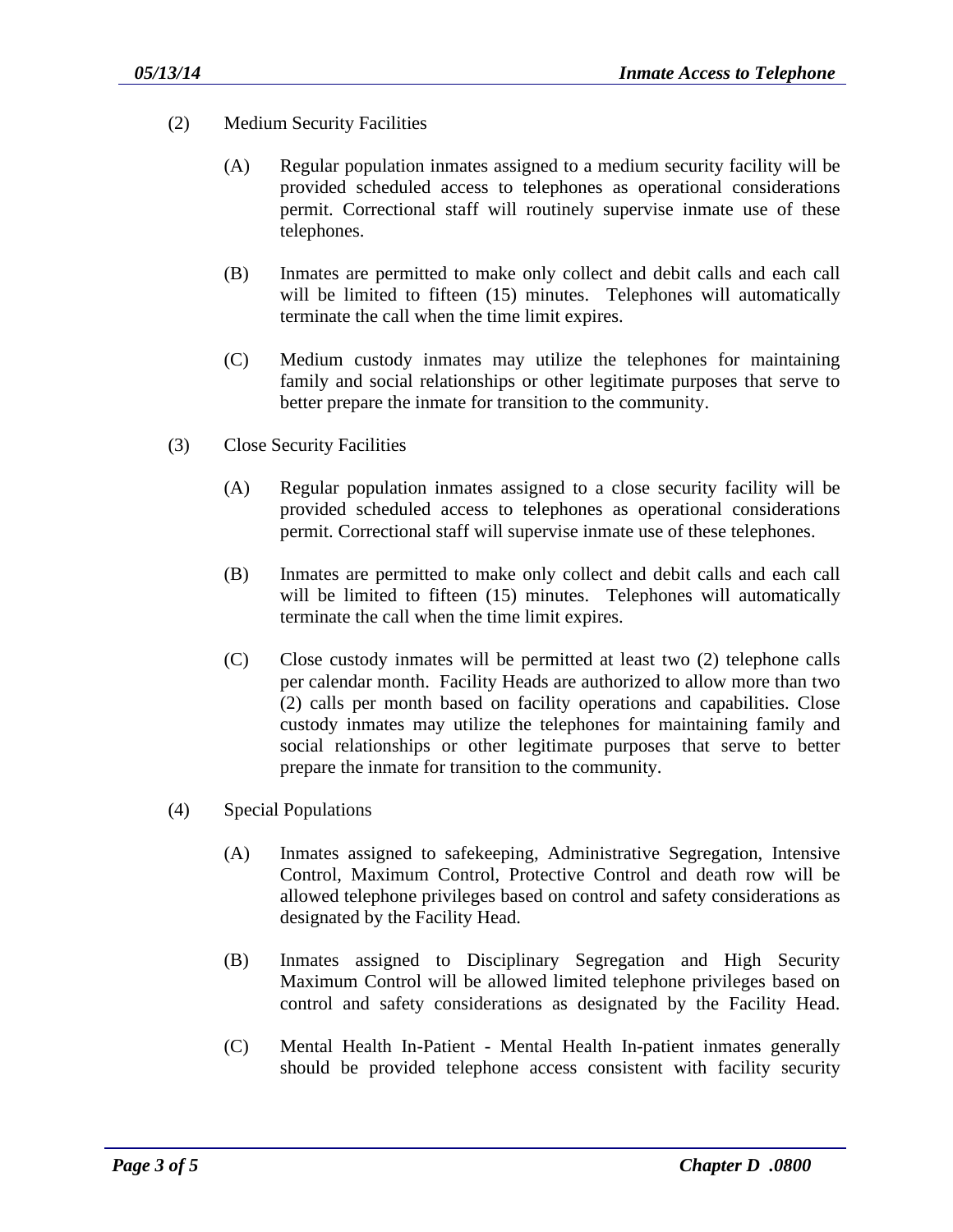classification and inmate custody level. The inmate Mental Health Treatment Team generally will manage inmate telephone access.

(D) Security Threat Group Members - Guidelines for telephone use by STG members are detailed in the Division's Security Threat Group policy in the Prisons Security Manual .1700.

At the discretion of the Facility Head, these special populations may be involved in planned telephone privileges or access may exceed the established policies, as a program incentive or treatment strategy.

## .**0804 OTHER PROGRAM REQUIREMENTS**

- (a) Inmate participation in the telephone program may be suspended through the disciplinary process as a form of punishment. In addition, the Facility Head is authorized to terminate telephone privileges for specific abuse of telephone regulations or to maintain security of the facility and ensure the safety of staff and other inmates. In such cases, the Facility Head must document circumstances and rationale for the termination of inmate telephone privileges.
- (b) Emergency calls may be approved by the Facility Head or designee. There also may be occasions when inmates need to be allowed to make local non-collect calls for unusual circumstances such as work release, death in family and emergency situations, etc. Facilities should develop guidelines for allowing inmates to place these calls utilizing facility telephones.
- (c) Calls to and/or from attorneys Please refer to Prisons Policy G.0200 Court Related Procedures, section .0206.
- (d) Inmates are not authorized to receive incoming calls on Prisons established telephones.
- (e) Each inmate will be assigned a Personal Identification Number (PIN) to be used for making phones calls. An inmate shall not share his or her PIN with any other inmate. No inmate is permitted to make calls with another inmate's PIN. Violation of this policy provision is subject to disciplinary action, Chapter B.0200, Inmate Disciplinary Procedures, .0202(c)(c11).
- (f) Inmates shall not use the telephone for the purpose of harassing or threatening any public official or member of the public.
- (g) Inmate shall not use the telephone to communicate with any Department of Public Safety employee.
- (h) Inmates shall not use the telephone for the purpose of conducting fraudulent or illegal activities.